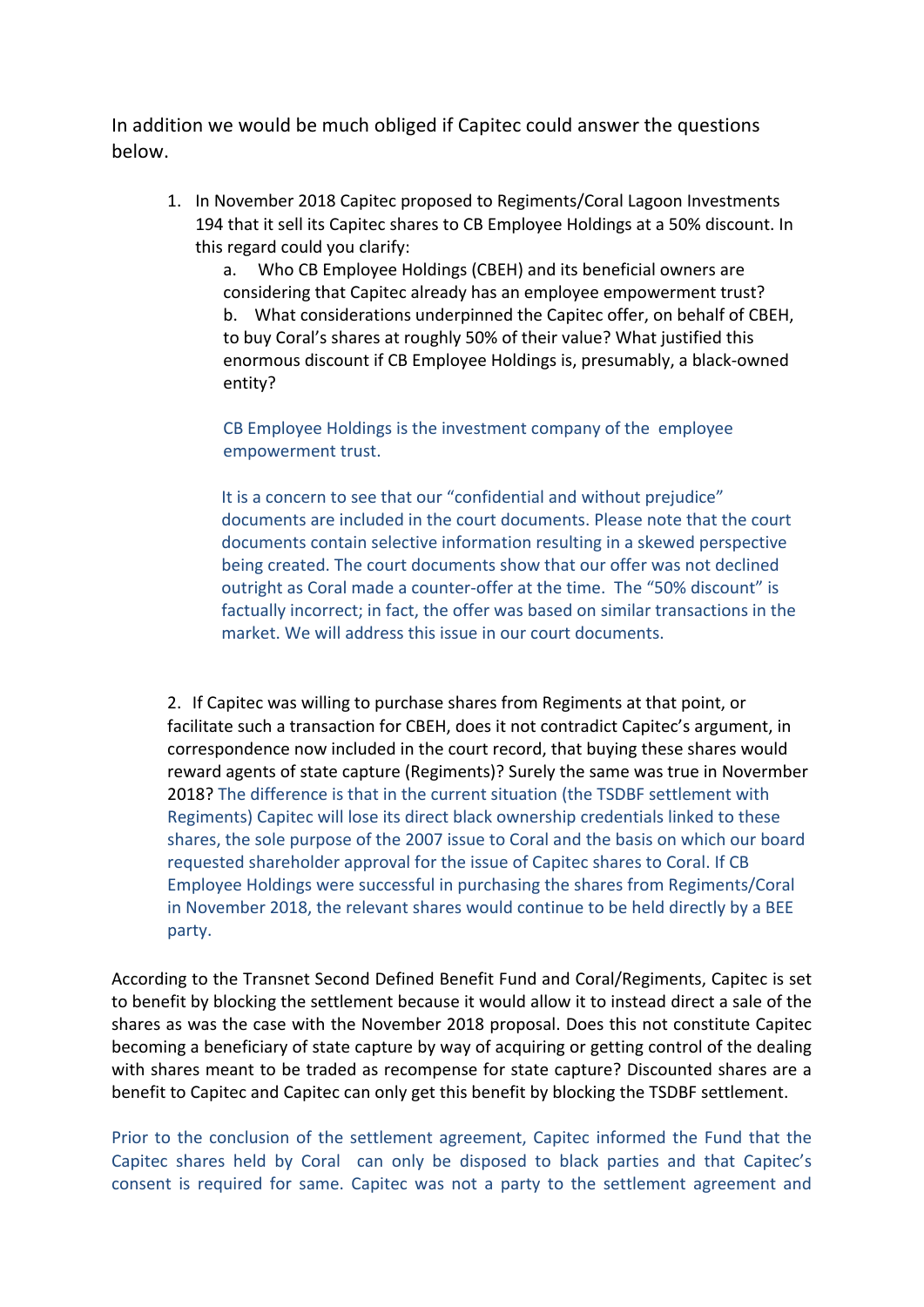when it was informed by Coral that its consent was required, it considered Coral's request and rightly refused it. Should Capitec support the disposal by Coral of its Capitec shares to the Fund, Capitec would be waiving its contractual rights under its agreement with Coral, effectively resulting in Capitec agreeing to a forfeiture of the direct black ownership attributable to these Capitec shares. This would be contrary to the rationale for the issue of Capitec shares to Coral in 2007 and the basis on which the Capitec board sought shareholder approval for the transaction at the time. The effect of the Fund and Coral's court actions is that persons and entities involved in State Capture will improperly benefit, since the settlement amounts to a significant discount to the value earned by Regiments, and related parties implicated in State Capture - at the cost of Capitec's contractual rights

4. Capitec has argued that the settlement would result in it losing part of its black ownership. This is however necessary if black shareholders are to derive a benefit from their shares and is standard practice in the industry. Since empowerment is not meant to be costless, what justifies Capitec's stance that it cannot lose empowerment credits if this comes at a cost to it? The purpose of black economic empowerment is to enable black ownership of companies in South Africa and that such ownership is distributed broadly amongst black parties. The shareholders in the Coral structure have benefitted hugely over the years through Capitec dividends and the growth in the share from the base price of R30 at which they have subscribed for the shares. Please remember, the parties in the Coral structure at the time were experienced business people, well versed in financial transactions. They understood fully the terms under which Capitec were willing to issue Capitec shares to them and they freely accepted these terms.

5. Capitec has previously permitted black shareholders, including Coral, to sell chares. What is different this time? The shares issued to Coral continued to be held directly by black parties. The result of the TSDBF settlement will be that Capitec's direct black ownership will reduce, in breach of the basis on which the issue of the shares to Coral was agreed and approved by Capitec shareholders.

6. Capitec has threatened to enforce a "mandatory purchase option" from its 2006 BEE deal with Coral to acquire the company's Capitec shares at R30 if Coral shareholders enact the settlement. Is this not an egregious threat? How can Capitec holding a party to the terms of its agreement be an "egregious threat?"

7. Does Capitec have any other comment it would like to make on the matter? Please see the following document.